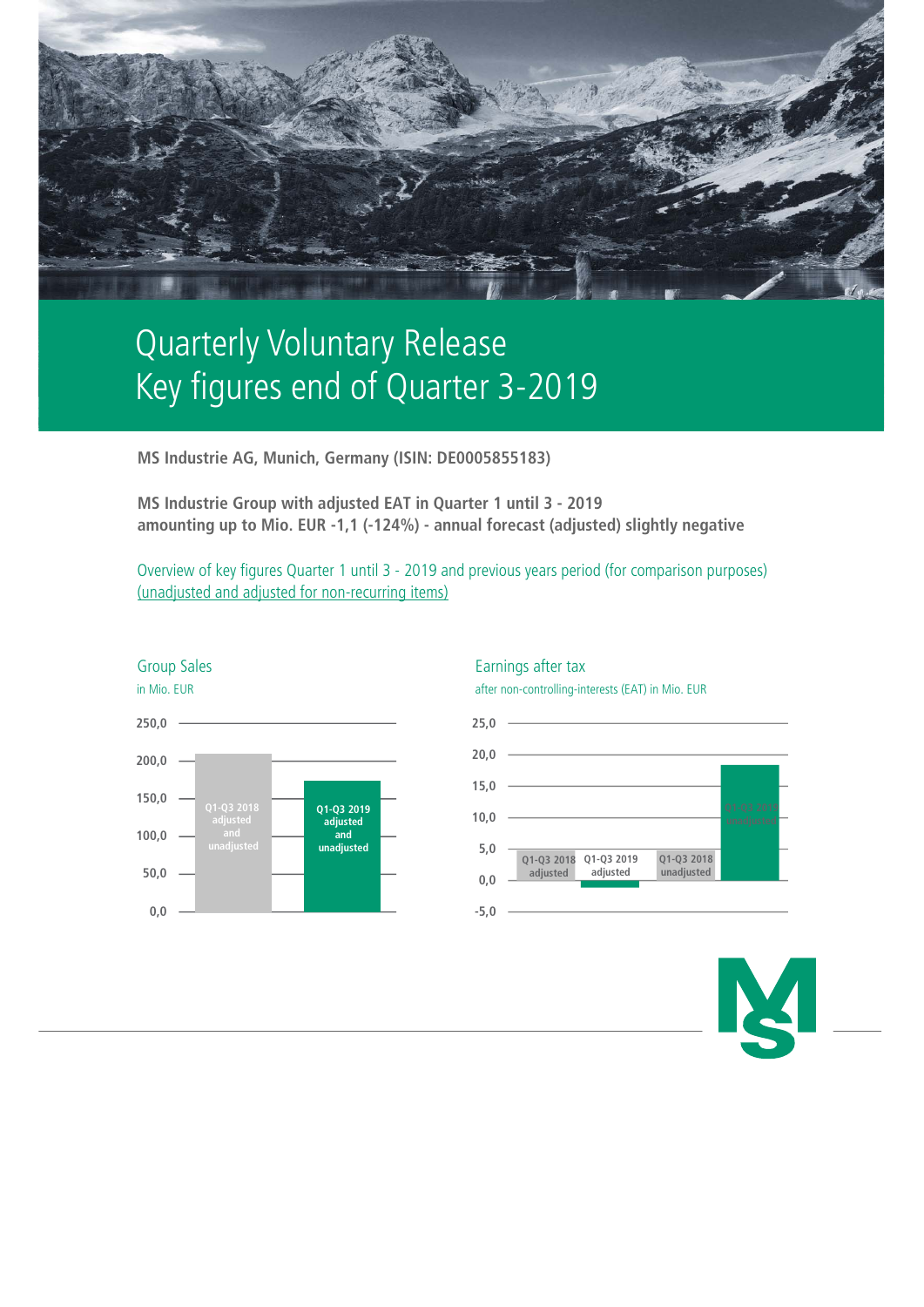## Consolidated key figures as of Sept. 30, 2019 - Overview

### **MS Industrie Group, according to IFRS, unaudited, in TEUR (EpS in EUR)**

| Income statement key figures Q.3-2019                                   | Quarter 3-2018 | Quarter 3-2019 |
|-------------------------------------------------------------------------|----------------|----------------|
|                                                                         |                |                |
| <b>Revenues</b>                                                         | 69.130         | 50.248         |
| <b>Gross profit</b>                                                     | 32.958         | 26.915         |
| Earnings before interest, taxes, depreciation and amortisation (EBITDA) | 4.921          | 2.091          |
| <b>Operating Profit (EBIT)</b>                                          | 1.938          | $-1.290$       |
| Profit before income tax (EBT)                                          | 1.593          | $-1.786$       |
| Profit for the period after non-controlling interests (EAT)             | 1.153          | $-1.704$       |
| Consolidated earnings per share in EUR                                  | 0.04           | $-0,06$        |

| Income statement key figures Q.3-2019 (adjusted for non-recurring items) | Quarter 3-2018 | Quarter 3-2019 |
|--------------------------------------------------------------------------|----------------|----------------|
|                                                                          |                |                |
| <b>Revenues</b>                                                          | 69.130         | 50.248         |
| Gross profit                                                             | 32.958         | 26.915         |
| Earnings before interest, taxes, depreciation and amortisation (EBITDA)  | 4.921          | 2.091          |
| <b>Operating Profit (EBIT)</b>                                           | 1.938          | $-1.290$       |
| Profit before income tax (EBT)                                           | 1.593          | $-1.786$       |
| Profit for the period after non-controlling interests (EAT)              | 1.153          | $-1.704$       |
| Consolidated earnings per share in EUR                                   | 0,04           | $-0,06$        |
|                                                                          |                |                |

| Income statement key figures Q.1-Q3-2019                                | <b>Quarter 1-3-2018</b> | <b>Quarter 1-3-2019</b> |
|-------------------------------------------------------------------------|-------------------------|-------------------------|
|                                                                         |                         |                         |
| <b>Revenues</b>                                                         | 209.449                 | 174.667                 |
| <b>Gross profit</b>                                                     | 100.752                 | 109.783                 |
| Earnings before interest, taxes, depreciation and amortisation (EBITDA) | 16.776                  | 32.540                  |
| <b>Operating Profit (EBIT)</b>                                          | 7.685                   | 21.763                  |
| Profit before income tax (EBT)                                          | 6.285                   | 20.060                  |
| Profit for the period after non-controlling interests (EAT)             | 4.769                   | 18.384                  |
| Consolidated earnings per share in EUR                                  | 0,16                    | 0,61                    |
|                                                                         |                         |                         |

| Income statement key figures Q.1-Q.3-2019 (adjusted for non-recurring items) | <b>Quarter 1-3-2018</b> | <b>Quarter 1-3-2019</b> |
|------------------------------------------------------------------------------|-------------------------|-------------------------|
|                                                                              |                         |                         |
| <b>Revenues</b>                                                              | 209.449                 | 174.667                 |
| <b>Gross profit</b>                                                          | 100.752                 | 88.449                  |
| Earnings before interest, taxes, depreciation and amortisation (EBITDA)      | 16.776                  | 11.206                  |
| <b>Operating Profit (EBIT)</b>                                               | 7.685                   | 429                     |
| Profit before income tax (EBT)                                               | 6.285                   | $-1.274$                |
| Profit for the period after non-controlling interests (EAT)                  | 4.769                   | $-1.119$                |
| Consolidated earnings per share in EUR                                       | 0, 16                   | $-0,04$                 |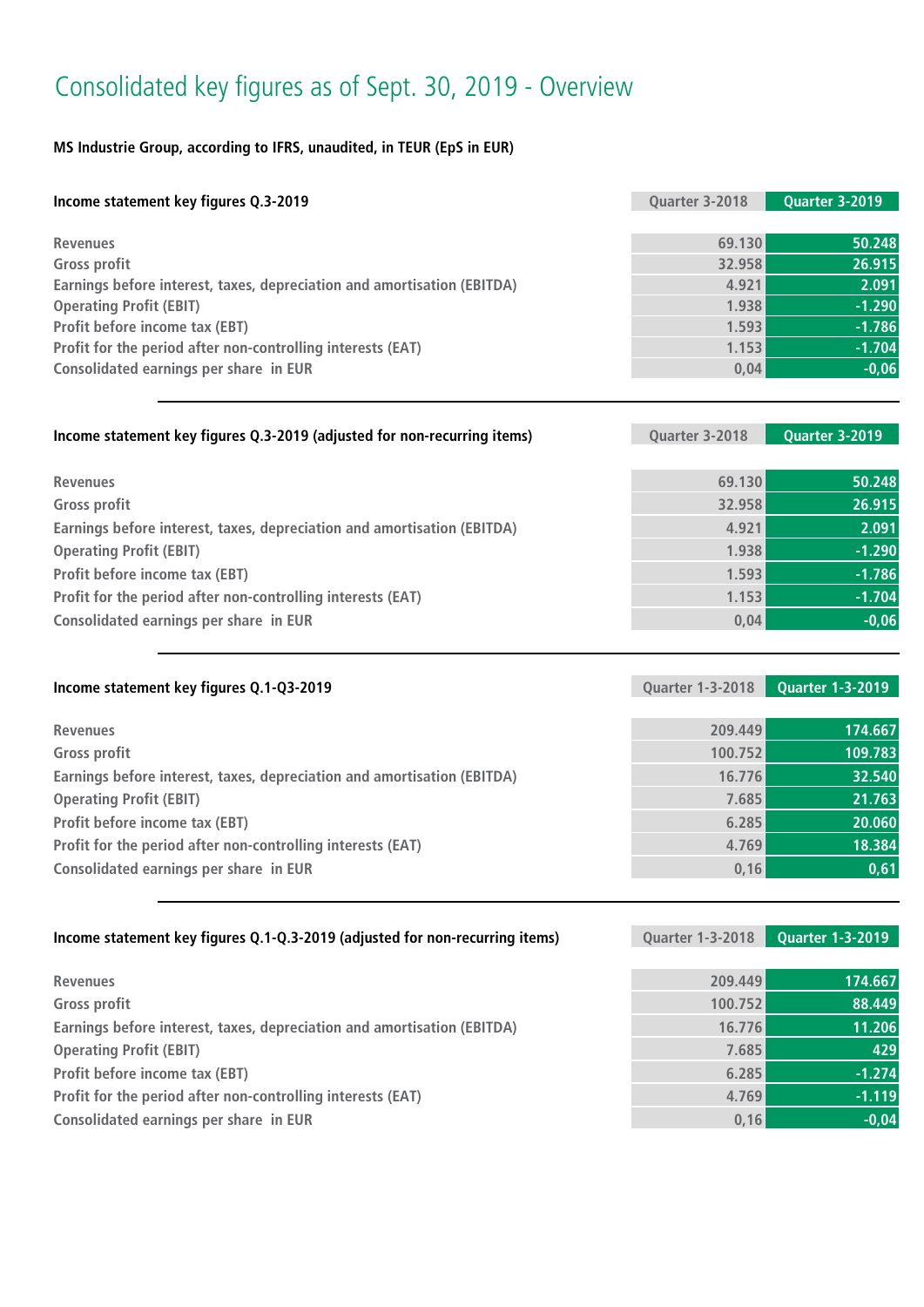

#### Munich, November 22, 2019

Dear Shareholders, dear Employees and Business partners,

MS Industrie AG, Munich (ISIN: DE0005855183), based on the audited key figures of overall fiscal year 2018 and the unaudited key figures of 1<sup>st</sup> half of fiscal year 2019, published August 23, 2019, presents on a voluntary base, selected, unaudited, quarterly IFRS-figures for Q1-Q3-2019, according to which adjusted Q3 has been showing a non satisfactory development on the background of the current economic situation in the most important market segments.

First 9 months of 2019 are - in accordance with expectations - characterized for MS Industrie-Group by a significant sales decrease, in comparison to previous year. In the first 9 months of 2019 – after the sale of a significant portion of the Group's activities in the USA in early April – this development of revenues in geographic terms especially affects the Group's US site, and in terms of segments, the "Powertrain" segment. For the Group's German sites, overall business continued to develop in line with expectations compared to the satisfactory to good first 9 months of the previous year and, by separate quarterly comparison, also to the satisfactory first half of the current financial year 2019.

Both in the Powertrain Technology Group, also briefly: "Powertrain", and in the Ultrasonic Technology Group, also briefly: "Ultrasonic", the sales development in Q1-Q3 was quite different. Turnover of business unit "Powertrain" on the one hand with a decrease of approximately -18,3% is significantly below the sales of the previous year´s period. Thereof turnover of sub-business unit "Powertrain – Diesel" with a decrease of approximately -20,4% is significantly below the sales of the previous year's period. The sub-business unit "Powertrain – Electro" sales are around  $+4.7$  % slightly above the sales of the previous year's period. Turnover of business unit "Ultrasonic" on the other hand is approximately -9,9 % slightly below the sales of the previous year´s period.

Sales revenues of business segment "Powertrain" made for a percentage of approximately 79 % and sales revenues of segment "Ultrasonic" made for a percentage of approximately 21 % to the total consolidated sales in Q1-Q3-2019.

Order backlogs end of September 2019 amounted to a total of around Mio. EUR 97,5 (i.e. around -33,3 % significantly below the average order backlog in the previous year); thereof in the "Ultrasonic"-segment with around -2,1 % slightly and in the "Powertrain"-segment with around -44,7 % significantly below the average backlog of the previous year.

The earnings performance of MS Industrie-Group in Q1-Q3-2019 was still satisfactory in terms of the essential earnings indicators, particularly earnings before interest, taxes, depreciation and amortization – EBITDA - , operating earnings before interest and tax - EBIT - , earnings before tax - EBT - , earnings after tax - EAT - and last but not least "Earnings per Share" – "EPS" - .

On the one hand, this development must be seen against the positive background of a still recovering European commercial vehicle market: +4,6 % year-on-year increase in registrations in Q1-Q3-2019 (increase in registrations in Germany: +10,9 %), as confirmed by the most recent evaluation, as of October 24, 2019, of the "ACEA" ("Association des Constructeurs Européens d'Automobiles", Brussels). The European market for heavy commercial vehicles over 16 metric tons developed above average across Europe with a positive sales trend of +5,3 % in Q1-Q3-2019 compared to the overall commercial vehicle market and compared to the same period of the previous year 2018 (for comparison: also a slight increase in registrations in Germany in Q1-Q3-2019: +8,2 %) (source also: "ACEA", as of October 24, 2019). These figures seem to be limited positive, also taking into account the fact that registrations in the entire European commercial vehicle market in September 2019 were down by -10,0 % year-on-year. This pessimistic view is reinforced once again by the current announcements of the major OEMs, who are evidently preparing themselves predominantly for a market environment that will become much more difficult in 2020 and later on.

#### Key figures and developments are as follows:

Total adjusted consolidated revenues of MS Industrie-Group in the reporting period are at Mio. EUR 174,7 (prev. Mio. EUR 209,4), and therefore significantly below the level of the previous year's revenues in Q1-Q3-period.

#### MS Industrie AG generated,

for Q1-Q3 2019 in the Group:

Accumulated adjusted earnings before interest, taxes, depreciation and amortization - EBITDA - in the amount of Mio. EUR 11,2 (prev. Mio. EUR 16,8)

and for **Q3-2019**, only, in the Group:

Adjusted earnings before interest, taxes, depreciation and amortization - EBITDA - amounting to Mio. EUR 2,1 (prev. Mio. EUR 4,9).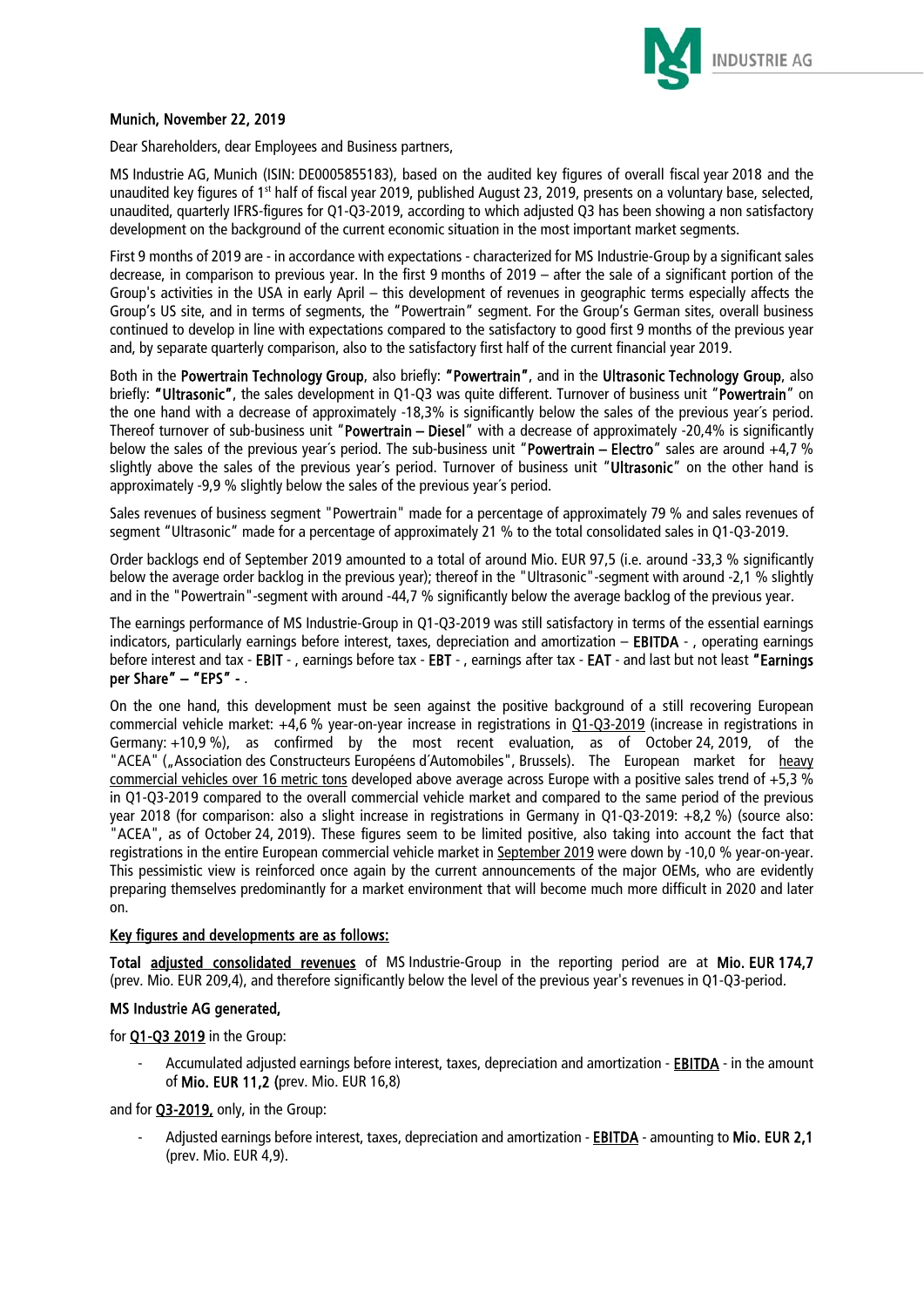

#### Key figures for Q3-2019 (July to September 2019) are as follows:

Total consolidated revenues for Q3 amount to Mio. EUR 50,2 (prev. Mio. EUR 69,1).

Earnings before interest, taxes, depreciation and amortization - **EBITDA** - in Q3 amount to Mio. EUR 2,1 (prev. Mio. EUR 4,9). Operating earnings before interest and tax - **EBIT** - in Q3 amount to Mio. EUR -1,3 (prev. Mio. EUR 1,9). Earnings before income tax - EBT - amount to Mio. EUR -1,8 (prev. Mio. EUR 1,6) and the result after taxes and minority interests -  $EAT$  – amounts to around Mio. EUR -1,7 (prev. Mio. EUR 1,2).</u>

The main reason for the significantly lower EBITDA is a disproportionately low decrease of personal expenses in Q3-2019 compared to Q3-2018, compared to the significantly lower productions in the "Powertrain" segment after the sale of a significant portion of the Group's powertrain activities in the USA in early April, according to purchase agreement as of March 22, 2019. Various measures have been initiated with effects starting beginning of 2020.

#### Key figures for the 1<sup>st</sup> 3 quarters of 2019 (January to September), substantially adjusted by non-recurring items of Q2-2019 period as specifically described below, are as follows:

After concluding a purchase agreement on March 22, 2019, the wholly-owned subsidiary MS Powertrain Technologie GmbH,Trossingen, Germany sold the production of the valve train systems for the Daimler "world engine" in the USA (in 2018, revenues of close to USD 100 million) including all related machinery, current assets and employees to Gnutti Carlo Group, USA for a purchase price of USD 40 million, thereof USD 16 million to be paid by April 2022 in three annual instalments bearing interest; the sale has resulted in gains from deconsolidation of around EUR 19,5 million after tax in the second quarter of 2019, which are reported in other income. In the previous year´s period there have been no non-recurring items with a significant influence on profit and loss, which had to be eliminated.

Cumulative total revenues in the 1<sup>st</sup> 3 quarters of 2019 amount to Mio. EUR 174.7 (prev. Mio. EUR 209.4), with -16.6 % being significantly below the previous year's first 3 quarters and slightly below plan.

Total adjusted **Factory Output,** inclusive positive changes in inventory, totaling to around Mio. EUR 7,1 (prev. Mio. EUR 5,2), is Mio. EUR 181,8 (prev. Mio. EUR 214,7) and with -15,3 % also significantly below previous year´s period output as well.

In the regional sales market USA / Canada ("North America") the achieved revenues in Q1-Q3-2019 are totaling to around Mio. EUR 47,2 (prev. Mio. EUR 77,9) in absolute terms. Thus, with a significant decrease still around 27 % (prev. 37 %) of consolidated total revenues of the MS Industrie-Group in Q1-Q3-2019 have been achieved in the North-American market.

Adjusted Gross profit amounts to Mio. EUR 88,5 (prev. Mio. EUR 100,8) significantly below previous year's period. The adjusted gross profit margin has increased slightly by 2,5 percentage points from 48,1 % to 50,6 %.

Adjusted earnings before interest, taxes, depreciation and amortization - EBITDA – in Q1-Q3 amount to Mio. EUR 11,2 (prev. Mio. EUR 16,8), adjusted operating profits before interest and tax - **EBIT** - amount to Mio. EUR 0,4 (prev. Mio. EUR 7,7). Adjusted profits before income tax - **EBT** – in the group in Q1-Q3 amount to around Mio. EUR -1,3 (prev. Mio. EUR 6,3). The adjusted results after taxes and minority interests - **EAT** - in Q1-Q3 amount to around Mio. EUR -1,1 (prev. Mio. EUR 4,8).

The difference between adjusted earnings before tax (EBT) and adjusted net profit after tax (EAT) in Q1-Q3 is primarily due to current tax expense amounting to Mio. EUR 1,5 (prev. Mio. EUR 1,1) and deferred tax income amounting to Mio. EUR -1,7 (prev. deferred tax expense Mio. EUR 0,5).

Total Consolidated Comprehensive Income for Q1-Q3-2019 before adjustments amounts to Mio. EUR 15,6 (prev. Mio. EUR 4,7). The difference between earnings after tax (EAT) and the total comprehensive income after income tax in Q1-Q3 primarily results from foreign currency translation differences (EUR-USD) recognized in other comprehensive income ("OCI") without profit impact in a total amount of **Mio. EUR -2.4** (prev. Mio. EUR +0.7) as well as changes in the value of financial assets and investments in a total amount of Mio. EUR -0,3 (prev. Mio. EUR -0,7).

Adjusted Earnings per share - "EPS" - in Q1-Q3-2019 attributable to the shareholders of the parent company MS Industrie AG in accordance with IAS 33 amount to EUR -0,04, based on the weighted average number of shares issued until September 30, 2019 (29,9 million shares (basic and diluted)); in previous period adjusted earnings per share basic and diluted amounted to EUR 0,16 (based on the weighted average number of 29,9 million shares).

As at September 30, 2019, Cash and cash equivalents in the group amount to Mio. EUR 10,7 (December 31, 2018: Mio. EUR 2,3). Liquid funds are positive and as at September 30, 2019 amount to Mio. EUR 3,9 (December 31, 2018: Mio. EUR -4,0). This means an increase compared to the ending balance of 2018 by Mio. EUR 7,9. The increase in liquid funds is mainly due to positive cash flows from investing activities.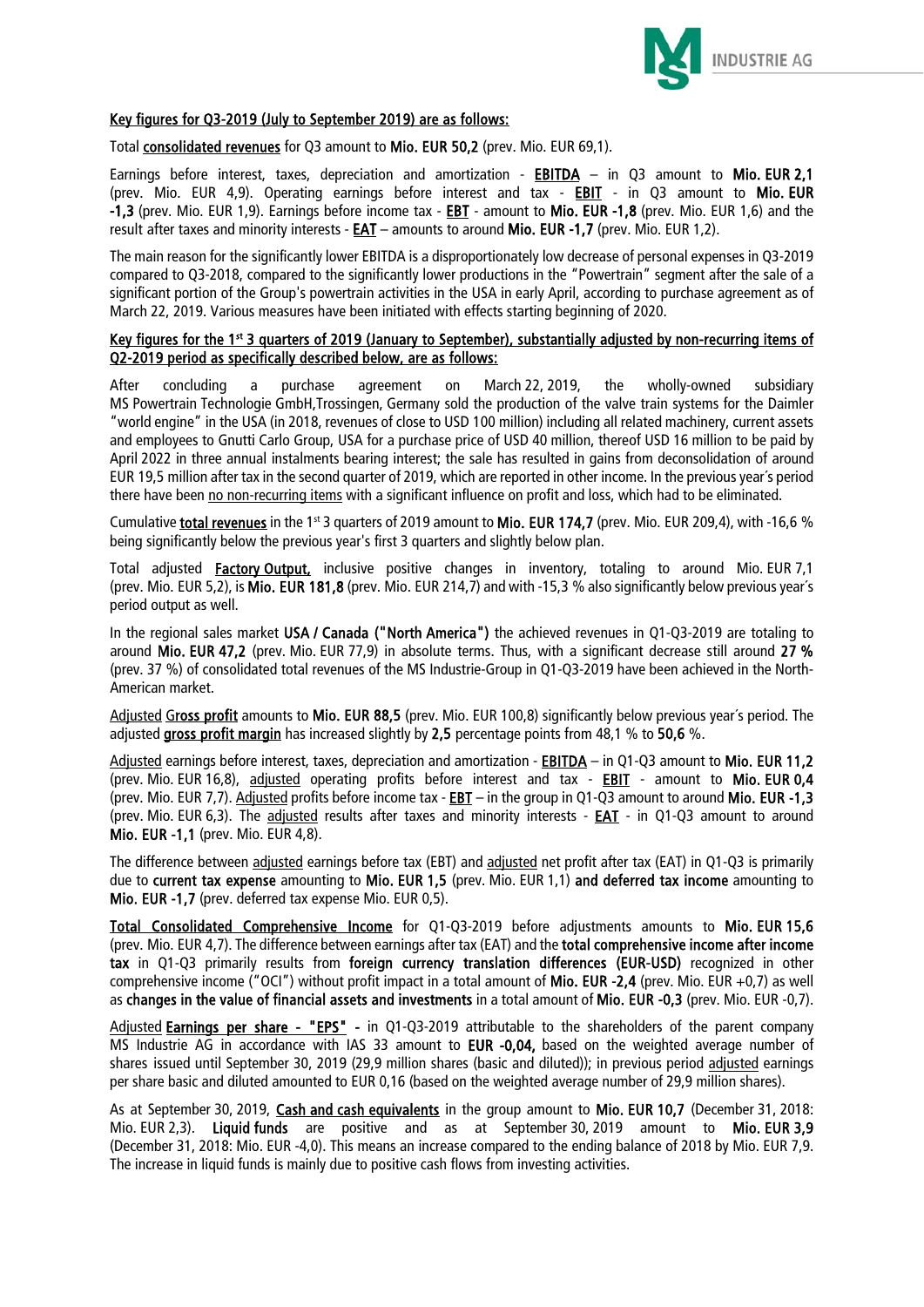

The Group's equity ratio has decreased slightly compared to December 31, 2018 and as at September 30, 2019 amounts to 36,9 % (December 31, 2018: 38,2 %), while the total assets have been significantly increasing by 24,1 %. The slightly decreased equity ratio - beside the dividend payment 2018 in Q3-2019 in the amount of Mio. EUR 2,7 - is primarily due to the significant increase in total net current assets. The increase in total net current assets is primarily due to the additions of right-of-use assets of around EUR 24,7 million resulting from the adoption of IFRS 16 in the MS Industrie-Group. In absolute figures, equity and non-controlling interests have significantly increased by Mio. EUR 13,0 to Mio. EUR 78,3 (December 31, 2018: Mio. EUR 65,3).

The number of employees in the group has been decreased down to 1.134 permanent employees as at September 30, 2019, not according to plan, compared to 1.249 permanent employees as at December 31, 2018.

For the entire fiscal year 2019 MS Industrie-Group has been originally planning to reach a significantly decreasing industrial consolidated turnover of around Mio. EUR 230, as described in the forecast report of the annual management report 2018. For the entire fiscal year 2019 also, according to the forecast in the annual management report 2018, a significantly increasing level of the adjusted Group-key earnings ratios EBITDA, EBIT, EBT and EAT, as well as Earnings per share - "EPS" had been originally expected.

As explained in the Annual Report 2018, the Managing Board expects for the full year 2019 that after completion of the sale of the "Daimler world engine" production order in the USA at the end of 1st / beginning of 2nd quarter 2019, MS Industrie Group's operating business in terms of revenues and earnings will develop as follows during the 2019 financial year, before non-recurring items affecting profit or loss and related to the sale and the subsequent deconsolidation (in total, around EUR +19,5 million after tax): For the fiscal year 2019, the Group still expects a noticeable drop in industrial revenues to around EUR 225 million (around EUR 70 million below the amount originally planned prior to the sale) and a significant decline in EBITDA. With EBIT and EBT also expected to fall considerably, a consolidated profit for the year below that of the previous year is anticipated. According to the Group's slightly negative forecasts, the gross margin (% ratio of cost of materials and changes in inventory to revenues) is to develop slightly positive and the EBIT margin significantly negative, accompanied by a significant decrease in earnings per share from continuing operations.

In addition, the Managing Board anticipates that after completion of the sale of the "Daimler world engine" production order in the USA at the end of 1st / beginning of 2nd quarter 2019, MS Industrie Group's business will overall develop as follows in terms of revenues and earnings during the 2019 financial year, after non-recurring items related to the sale in the amount of around EUR +19,5 million after tax in total: For the fiscal year 2019, the Group expects a noticeable drop in industrial revenues to around EUR 225 million (around EUR 70 million below the amount forecast prior to the sale) and a significant increase in EBITDA, EBIT and EBT. After the anticipated tax effects resulting from the sale in the USA (around EUR 1,8 million), the consolidated profit for the year is also expected to significantly exceed the previous year's level. According to the Group's forecasts, a clearly positive development is to be expected for the gross margin (% ratio between cost of materials and revenues) and the EBIT margin, accompanied by a marked improvement in earnings per share. Based on the anticipated positive annual result for the year 2019, the Group also expects another considerable increase in Group equity.

As explained in the Annual Report 2018, the Group also expects that in the full year 2019 the cash flow from operating activities will somewhat improve over the previous year. As a result of the partial sale in the USA in particular, cash flow from investing activities is expected to develop very positively compared to 2018 (without partial sale USA no significant changes over the previous year). In the light of the anticipated developments including the effects from the partial sale USA, the debt-to-equity ratio should fall considerably, with a corresponding increase in the equity ratio. Even when accounting for the effect of the adoption of IFRS 16 as of January 1, 2019, which leads to an extension of the balance sheet, the equity ratio is stable. As things stand today, the Group continues to be convinced that it will be able to achieve this target.

This voluntary quarterly release contains forward-looking statements based on current estimates of the management regarding future developments. Such statements are subject to uncertainties and risks which cannot be influenced by MS Industrie AG. If such risks or uncertainties materialize, or assumptions on which these forward-looking statements are based should prove incorrect, then actual results may be materially different from the results in these voluntary statements explicitly defined or implicitly contained. It is neither intended by MS Industrie AG, nor does MS Industrie AG assume any obligation to update any forward-looking statements to reflect events or circumstances after the date of this voluntary quarterly release. Neither MS Industrie AG nor a company affiliated with MS Industrie AG nor directors, managing directors, board members, employees or consultants of the Company, nor any other person assumes express or implied representations or warranties as to the completeness of the data contained in this voluntary quarterly release. Neither MS Industrie AG nor one of its affiliated companies nor an aforementioned person shall have any liability whatsoever for any losses arising directly or indirectly from the use of this voluntary quarterly release. Possible errors or incompleteness of the information do not constitute warranties, either with regard to direct or indirect damage or consequential damages. While all reasonable care has been taken to ensure that the facts set out above are correctly,